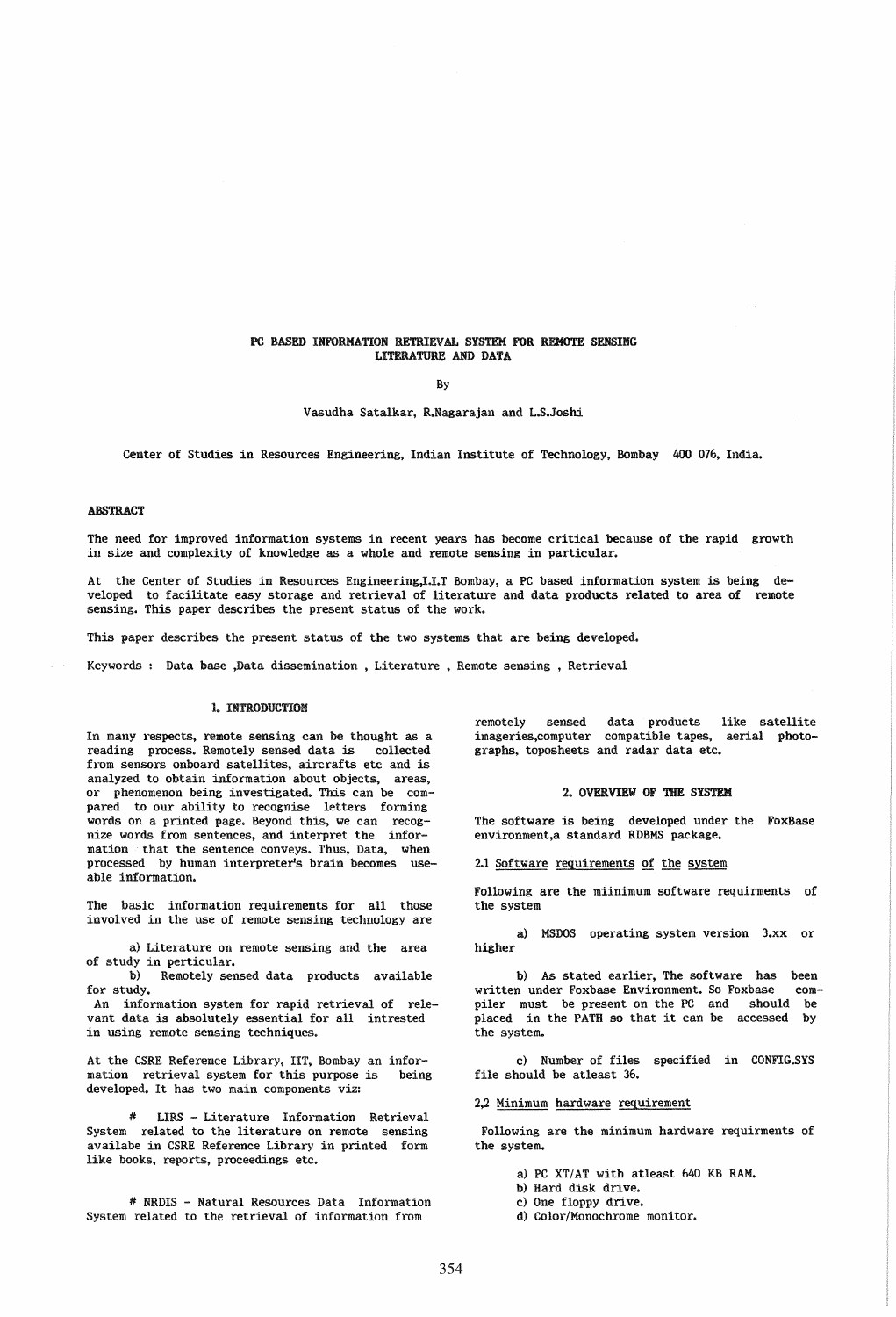# 3. ORGANISATION OF THE SYSTEM

As stated earlier the system has two major components viz NRDIS and LIRS for maintaining information regarding dara products and literature respectively. Each component has again been subdivided into modules. Schema of the system is reffered to in fig. 1.

NRDIS has four modules to update following databases.

- a) Aerial Photo database
- b) Imagery database
- c) Topsheet database
- d) Digital products database

LIRS has five modules to update following databases

- a) Books database
- b) Reports database
- c) Periodicals database
- d) Proceedings database
- e) Reprint of Papers database

Each module is provideed with four functions to update and retrive data stored in the databases. The functions are

a) Append b) Change database - Add new records to the database Edit/Modify data stored in the

c) Delete - Delete records from the database d) Browse - View / Print data from the database.

Specimens of the Screens used for these modules are attached alongwith in following pages.

### 3.1 Natural Resources Data Information System

As stated above this component updates four databases. The structures of these databases are described in Table 1. Proper care has been taken to lable the fields so that the field names are self explainetory.

## 3.2 Literature Information Retrieval System (LIRS)

Literature has been classified in to five classes and data pertaing to each class,as described earlier is stored in to seperate databases. Structures of these databases are described in Table 2.

#### 4. SCREENS

Screen 0.0 This is the opening screen of the system.

Screen 1.0 This screen lets user select the Component.

Screen 2.0 This screen Displays Main Menu of the NRDIS component.

Screen 2.1 This screen displays menu of functions for updating a selected database and is same for all databases.

Screen 2.2 This screen is used to Append/Edit/Delete records in Aerial Photo database.

screen 2.3 This screen is used to generate a query on data present in Aerial Photo database.

Screen 2.4 This screen is used to Append/Edit/Delete records in Image database.

screen 2.5 This screen is used to generate a query on data present in Image database.

Screen 2.6 This screen is used to Append/Edit/Delete records in Toposheet database.

screen 2.7 This screen is used to generate a query on data present in Toposheet database.

Screen 2.8 This screen is used to Append/Edit/Delete records in Digital Products database.

screen 2.9 This screen is used to generate a query on data present in Digital products database.

Screen 3.0 This screen Displays Main Menu of the LIRS component.

Screen 3.1 This screen displays menu of functions for updating a selected database and is same for all databases.

Screen 3.2 This screen is used to Append/Edit/Delete records in Book database.

screen 3.3 This screen is used to generate a query on data present in Book Photo database.

Screen 3.4 This screen is used to Append/Edit/Delete records in Report database.

screen 3.5 This screen is used to generate a query on data present in Report database.

Screen 3.6 This screen is used to Append/Edit/Delete records in Journals database.

screen 3.7 This screen is used to generate a query on data present in Journals database.

Screen 3.8 This screen is used to Append/Edit/Delete records in Proceedings database.

screen 3.9 This screen is used to generate a query on data present in Proceedings database.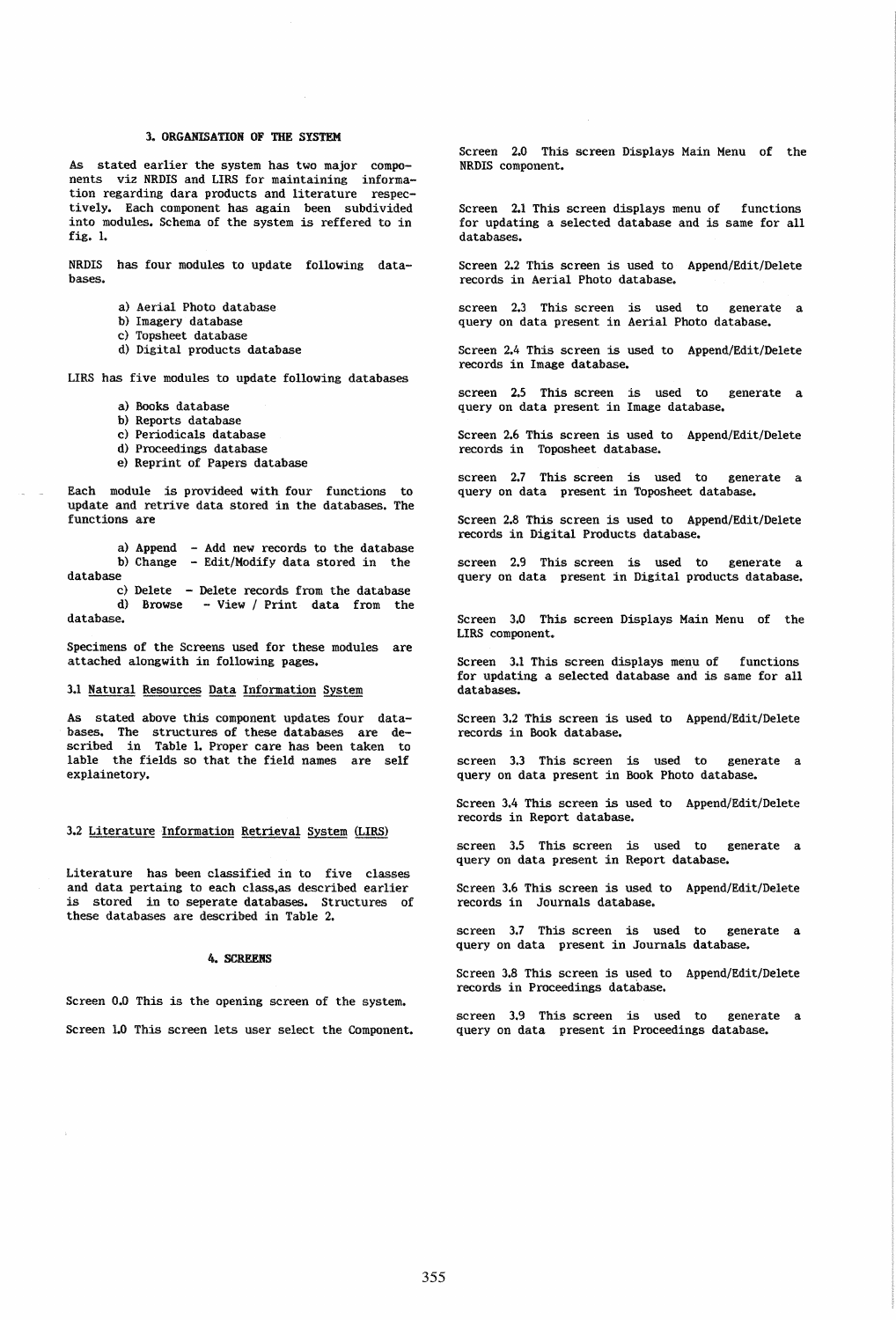Screen 3.10 This screen is used to Append/Edit/Delete records in Reprints database.<br>screen 3.11 This screen is used to generate a screen 3.11 This screen is used to query on data present in Reprints database.

Browse function provided in all databases allows user to build his own query condition by selecting the field,its value for comparison and connectors to bulid complex conditions. Subsequent to browsing thru the data meeting the conditions, user can optionally take hard copy of the data. A print options menu is provided for this purpose which allows user the facility of direct printing, spooling and printing or viewing spooled data.

## 5. APPLICATIONS

The basic aim of the sytem is to provide an interface between the information requirements of users and the availibility of data in any organisation. It also serves as an inventory of our resources. The option to print the queries has also been provided, so that they can be refered at any time. The system thus provides for a speedy, accurate and convenient retrieval of information.

The system also provides librarian an effective aid in selective dissemination of information (SDI services), one of the major objectives of today's libraries. Subject bibliographies can also be made using the system. The system also enables preparation of on-line catalogues. Various queries can be satisfied quickly without much loss of time.

## 6. SUMMARY

A PC based information system to facilitate storage and retrieval of remotely sensed and allied data products and lierature has been developed. The system has been in use for over a year and has been found to be user friendly and highly convenient by regular users of the system.

#### 7. REFERENCES

I.Barley. K., & Driscoll, J., Survey of database management systems for microcomputers. Byte Vol 7, No.12 ,1981.

2.Hayes, R.M. • & Becker j., Handbook of data processing for libraries, 2nd Ed., California, Melvile Publishing Co. , 1984

3. Lillesand, T.M. & Keifer, R.M., Remote sensing and image interpretation, New York, John Wiley & Sons, 1979.

4. Midha,R.K. Natural Resources Data Management System - A Spatial approach to micro level planning , Lecture notes for the short term course on Geographic Information Systems for Resources Data handling, Analysis & Management, Feb 19-23,1990 CSRE ,lIT ,Bombay ,1990

5. Nagarajan.R. & Deval.D.P., C.s.R.E.. Data Archives ,C.s.R.E.,Bombay , 1990

6. Satalkar ,V., & Kunte, P., Micro-based relational database for a special library, Electronic library, Vol 6 ,No I, 1988

7. Simpson, A. Understanding dBase III plus, New Delhi, BPB Publications, 1986.

Table L Structure of Various Databases Used by NRDIS

Structure of Aerial Photo Database

| Field Name    | Type      | Width |
|---------------|-----------|-------|
| Task No       | Character | 8     |
| Run No        | Character | 6     |
| Date          | Date      | 8     |
| Lattitude     | Character | 20    |
| Longitude     | Character | 20    |
| Type          | Character | 5     |
| Scale         | Character | 8     |
| Total         | Numeric   | 3     |
| <b>States</b> | Character | 60    |
| Districts     | Character | 60    |
| Towns         | Character | 60    |
| Rivers        | Character | 60    |
| Owner         | Character | 10    |
| Issued To     | Character | 15    |

Structure of Image Database

| <b>Field Name</b> | Type      | Width |
|-------------------|-----------|-------|
| Satellite         | Character | 10    |
| Path Row          | Character | 10    |
| Sensor            | Character | 10    |
| Product           | Character | 10    |
| Date              | Date      | 8     |
| Time              | Character | 8     |
| Bands             | Character | 10    |
| Scale             | Character | 8     |
| Sun Elev          | Numeric   | 3     |
| Sun Azi           | Numeric   | 3     |
| Lattitude         | Character | 20    |
| Longitude         | Character | 20    |
| States            | Character | 60    |
| Districts         | Character | 60    |
| Towns             | Character | 60    |
| <b>Rivers</b>     | Character | 60    |
| Owner             | Character | 10    |
| <b>Issued To</b>  | Character | 15    |

#### Structure of Toposheet Database

| <b>Field Name</b>          | Tvpe      | Width |
|----------------------------|-----------|-------|
| Sheet No                   | Character | 8     |
| Lattitude                  | Character | 20    |
| Longitude                  | Character | 20    |
| Restricted                 | Character | 1     |
| Scale                      | Character | 8     |
| Year                       | Numeric   | 4     |
| Character<br><b>States</b> |           | 60    |
| Districts                  | Character | 60    |
| Towns                      | Character | 60    |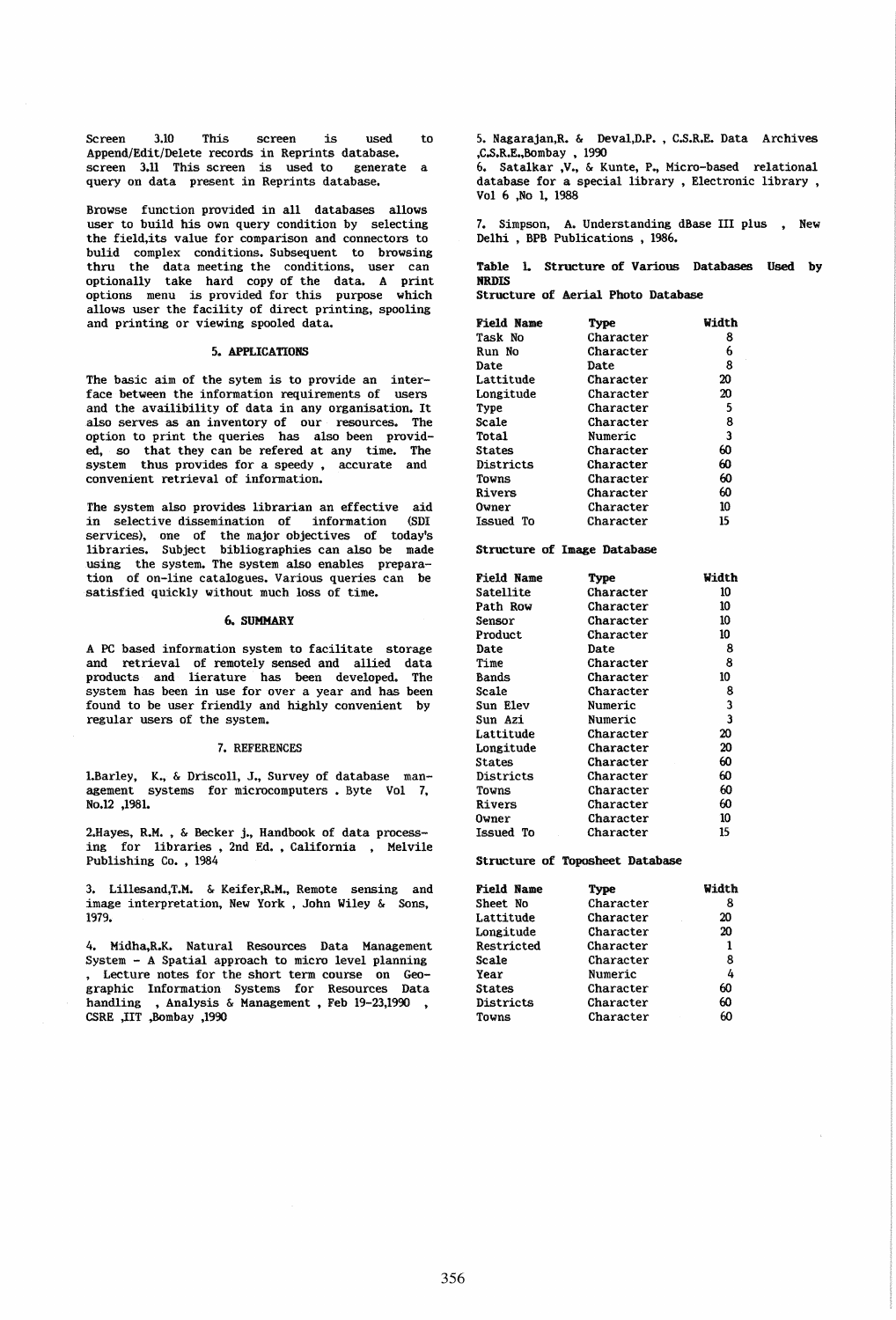| Rivers    | Character | 60 |
|-----------|-----------|----|
| Owner     | Character | 10 |
| Issued To | Character | 15 |

|                   | Structure of Digital Products Database |       |
|-------------------|----------------------------------------|-------|
| <b>Field Name</b> | Type                                   | Width |
| Product           | Character                              | 1     |
| Path Row          | Character                              | 10    |
| Platform          | Character                              | 10    |
| Sensor            | Character                              | 10    |
| Lattitude         | Character                              | 20    |
| Longitude         | Character                              | 20    |
| Geocorrect.       | Character                              | 10    |
| Density           | Character                              | 7     |
| Capacity          | Numeric                                | 7     |
| Total             | Numeric                                | 2     |
| No of Files       | Numeric                                | 3     |
| Restricted        | Character                              | 1     |
| States            | Character                              | 60    |
| Districts         | Character                              | 60    |
| Towns             | Character                              | 60    |
| Rivers            | Character                              | 60    |
| Owner             | Character                              | 10    |
| Issued To         | Character                              | 15    |

Table 2. Structure of Various Databases Used by LIRS

# Structure of Book Database

| <b>Field Name</b> | Type                          | Width |
|-------------------|-------------------------------|-------|
| Access No         | Character                     | 008   |
| Title             | Character                     | 060   |
| Author            | Character                     | 120   |
| Pub Place         | Character                     | 025   |
| Pub Name          | Character                     | 040   |
| <b>Pub Year</b>   | Numeric                       | 004   |
| No Pages          | Numeric                       | 004   |
| Rel Accno         | Character                     | 035   |
| <b>Notes</b>      | Character                     | 050   |
|                   | Structure of Reports Database |       |
|                   |                               |       |
| <b>Field Name</b> | Type                          | Width |
| Access No         | Character                     | 008   |
| Report No         | Character                     | 015   |
| Title             | Character                     | 120   |
| Author            | Character                     | 120   |
| Corp Body         | Character                     | 120   |
| Pub Place         | Character                     | 025   |
| Pub Name          | Character                     | 040   |
| Pub Year          | Numeric                       | 004   |
| No Pages          | Character                     | 008   |
| Rel Accno         | Character                     | 035   |

# Structure of Journals Database

| <b>Field Name</b> | Type      | Width |
|-------------------|-----------|-------|
| Access No         | Character | 008   |
| Title             | Character | 120   |
| Volume            | Character | 020   |
| Pub Place         | Character | 025   |
| Pub Name          | Character | 040   |
| Frequency         | Character | 008   |

| No Pages     | Character | 008 |
|--------------|-----------|-----|
| Rel Accno    | Character | 035 |
| <b>Notes</b> | Character | 050 |

# Structure of Proceedings Database

| <b>Field Name</b> | Type      | Width |
|-------------------|-----------|-------|
| Access No         | Character | 008   |
| Title             | Character | 120   |
| Corp Body         | Character | 120   |
| Conf Loca         | Character | 035   |
| Date              | Character | 020   |
| Volume No         | Character | 010   |
| Pub Place         | Character | 025   |
| Pub Name          | Character | 040   |
| Pub Year          | Numeric   | 004   |
| No Pages          | Character | 007   |
| <b>Rel Accno</b>  | Character | 035   |
| Notes             | Character | 050   |

# Structure of Reprints Database

| <b>Field Name</b> | Type      | Width |
|-------------------|-----------|-------|
| Access No         | Character | 008   |
| Title             | Character | 180   |
| Author            | Character | 180   |
| Auth Orgn         | Character | 180   |
| <b>Notes</b>      | Character | 050   |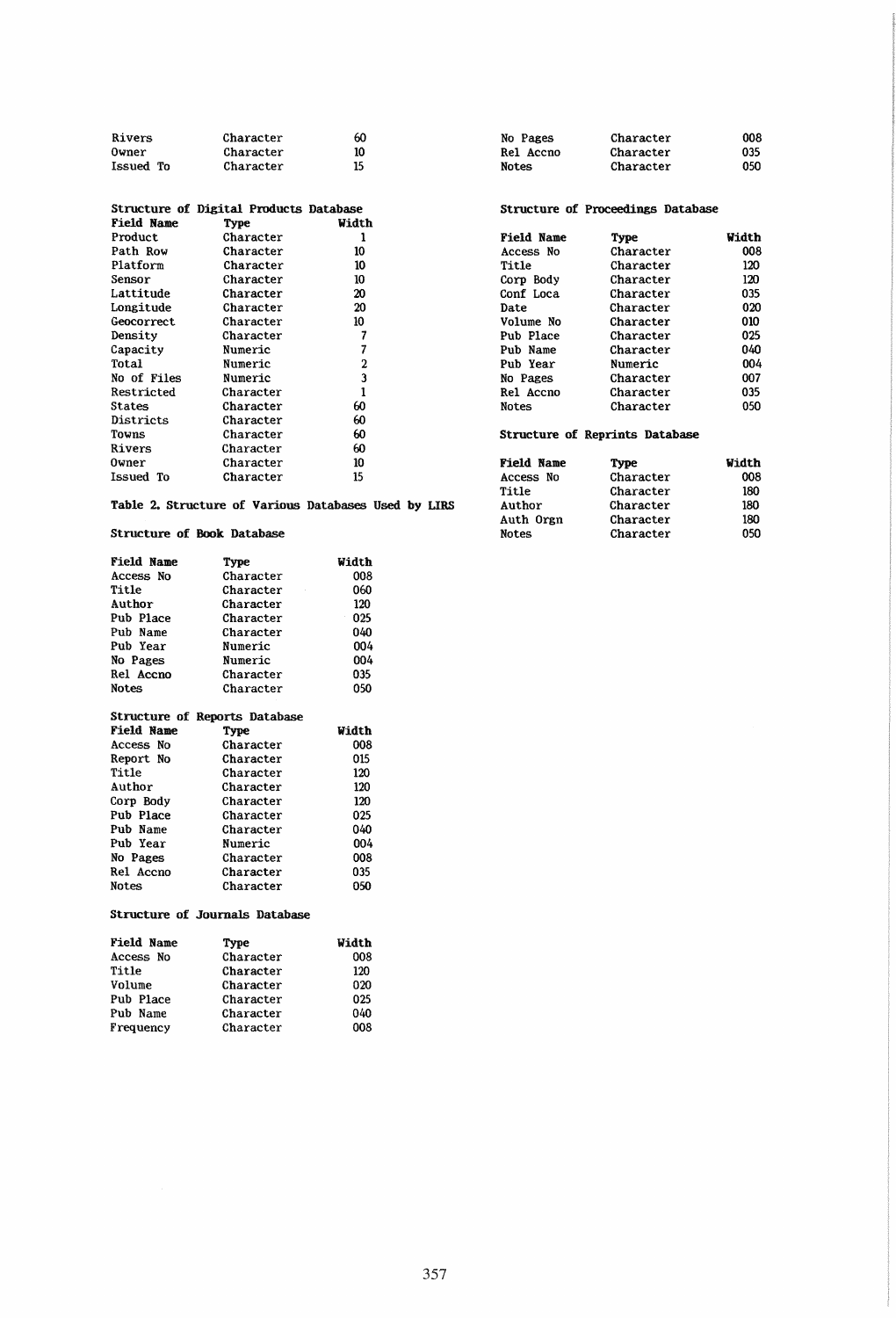

Fig.1 - Schema of the System



Screen 0.0





| File: Aerial Photo Database |       | Mode: Add  |
|-----------------------------|-------|------------|
| Taak no                     | Run   | Date       |
| Latitude                    |       | Longitude  |
| Type                        | Scale | Total<br>٠ |
| <b>States</b>               |       |            |
| Districts                   |       |            |
| Towns                       |       |            |
| <b>Rivers</b>               |       |            |
| <b>Owner</b>                |       | Izsued to  |
|                             |       |            |

|  |  | Screen 2.2 |  |  |
|--|--|------------|--|--|
|  |  |            |  |  |

|                                              | NRDIS        |
|----------------------------------------------|--------------|
| File: Image Database                         | Mode: Add    |
| Satellite                                    | Path/Row     |
| Sensor                                       | Product Type |
| Dete                                         | Time         |
| Scale                                        | Bands        |
| Sun Elevation                                | Sun Azumith  |
| Latitude                                     | Longitude    |
| State<br>Districts<br><b>Touns</b><br>Rivers |              |
| Owner                                        | Issued To    |

- ( NRDIS )-**Aerial Photo Database** Appond Change Delete **Browne** 

Screen 2.1

| File: Aerial Photo Database                                                     |                                                                      | -{ Operators }-                                                                                                  |
|---------------------------------------------------------------------------------|----------------------------------------------------------------------|------------------------------------------------------------------------------------------------------------------|
| <b>Task No</b><br>Date<br>Longitude<br><b>Scale</b><br>States<br>Towas<br>Owner | Run<br>Latitude<br>Type<br>Total<br>Districts<br>Rivers<br>Issued To | Equal to<br>Not Equal to<br>Greater Than<br>Greater Than Equal to<br>Less Than<br>Less Than Equal to<br>Contains |
|                                                                                 |                                                                      | i Connectors<br>OR<br><b>AND</b>                                                                                 |

Screen 2.3

|                                                               |                                                             |                                                               | -i Operators }----                                                                                                               |      |
|---------------------------------------------------------------|-------------------------------------------------------------|---------------------------------------------------------------|----------------------------------------------------------------------------------------------------------------------------------|------|
| Satellite<br>Prod Type<br>Bands<br>Sun Azu<br>State<br>Rivers | Path/Row<br>Date<br>Scale<br>Latitude<br>Districts<br>Owner | Sensor<br>Time<br>Sun Elev<br>Longitude<br>Towns<br>Issued To | Equal To<br>Not Equal To<br>Greater Than<br>Greater Than Equal To<br>Less Than<br>Less Than Equal To<br>Contains<br>Connectors 1 |      |
|                                                               |                                                             |                                                               | .AND.                                                                                                                            | .0R. |

Screen 2.5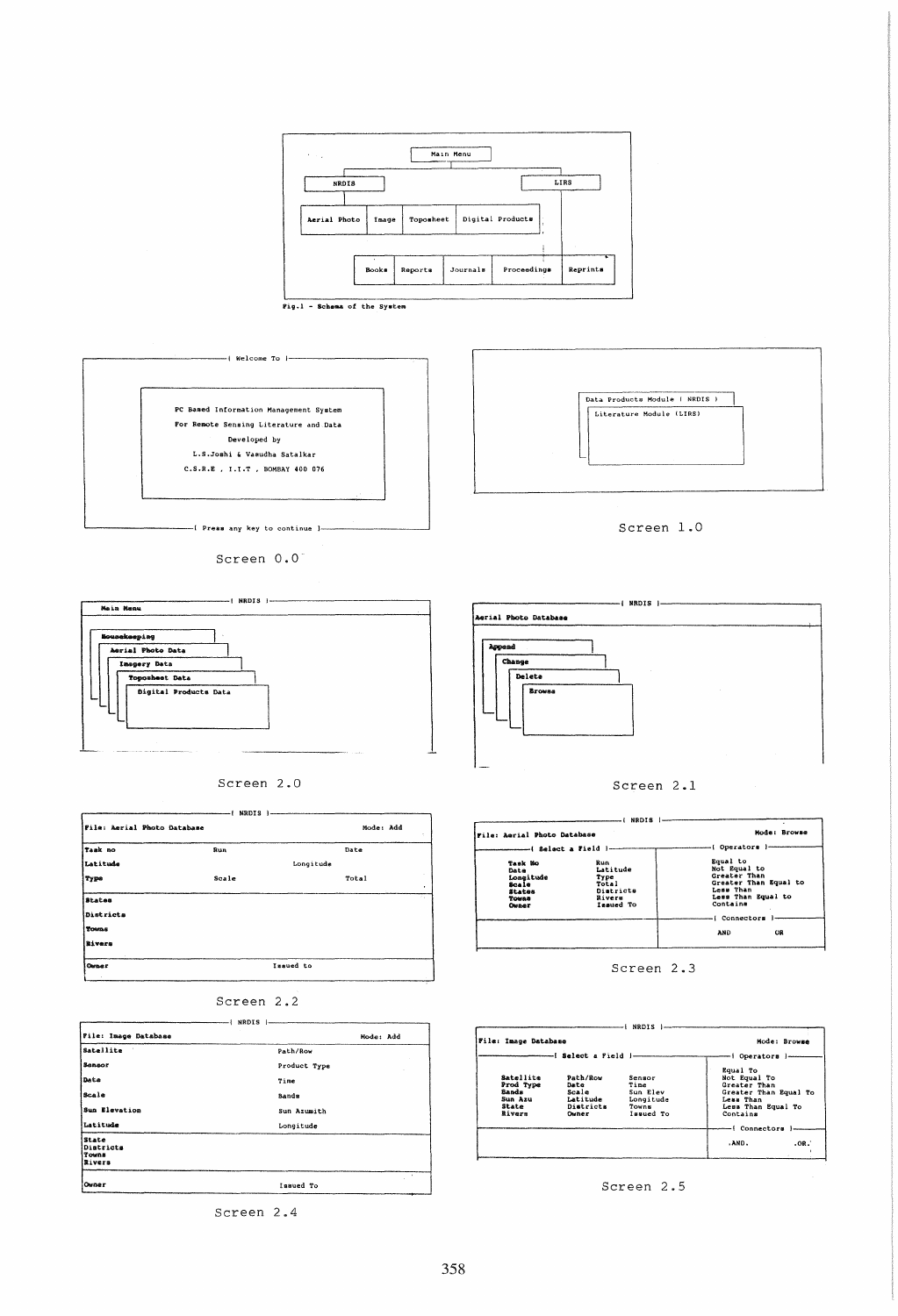| File: Toposhest Database                    |           |          | Mode: Add |       |      |
|---------------------------------------------|-----------|----------|-----------|-------|------|
| Sheet No                                    | Longitude | Latitude | Restrict  | Scale | Year |
|                                             |           |          |           |       |      |
|                                             |           |          |           |       |      |
|                                             |           |          |           |       |      |
|                                             |           |          |           |       |      |
| State<br>District<br>Touns<br><b>Rivers</b> |           |          |           |       |      |
| Owner                                       |           |          | Issued To |       |      |

Screen 2.6

Path / Row

Sensor

Capacity

No Files

Screen 2.8

Pile: Digital Products Database

Product type

|<br>|Platform

Density

Longitude

State<br>Districts<br>Towns<br>Rivers

Owner

Total

 $-1$  NRDIS  $1-$ 

Mode: Add

 $Date$ 

Latitude

Issued to

Corr Type

Restricted

| File: Toposheet Database                                               |                                                                    | Mode: Browse                                                                                                                         |
|------------------------------------------------------------------------|--------------------------------------------------------------------|--------------------------------------------------------------------------------------------------------------------------------------|
|                                                                        |                                                                    |                                                                                                                                      |
| Sheet No<br>Latituda<br>Scale<br><b>State</b><br>TOWDS<br><b>Ouner</b> | Longitude<br>Restricted<br>Year<br>District<br>Rivers<br>Issued To | Equal To<br>Not Equal To<br>Greater Than<br>Greater Than Equal To<br>Less Than<br>Less Than Equal To<br>Contains<br>--i Connectors I |
|                                                                        |                                                                    | .AND.<br>.oa.                                                                                                                        |

Screen 2.7

|                                                                                   |                                                             |                                                               | - Operators 1-                                                                                                                               |
|-----------------------------------------------------------------------------------|-------------------------------------------------------------|---------------------------------------------------------------|----------------------------------------------------------------------------------------------------------------------------------------------|
| Pro Type<br>Platform<br>longitude<br>Capacity<br>Restricted<br>Towns<br>Issued To | Path/Row<br>Sensor<br>Corr Type<br>Total<br>State<br>Rivers | Date<br>Latitude<br>Density<br>No Files<br>Districts<br>Owner | Equal To<br>Not Equal To<br>Greater Than<br>Greater Than Equal To<br>Less Than<br>15.60<br>Less Than Equal To<br>Contains<br>I Connectors I- |
|                                                                                   |                                                             |                                                               | .AND.<br>$.0R$ .                                                                                                                             |

Screen 2.9



Screen 3.0



Screen 3.1

| I LIRS               |           |
|----------------------|-----------|
| File: Books Database | Mode: Add |
| Accession No         |           |
| Title                |           |
| Authors              |           |
| Pages                |           |
| Publ Place           |           |
| Publ Hame            |           |
| Publ Year            |           |
| Rel Acca Nos         |           |
| Botes                |           |
| - -                  |           |

Screen 3.2



Screen 3.3